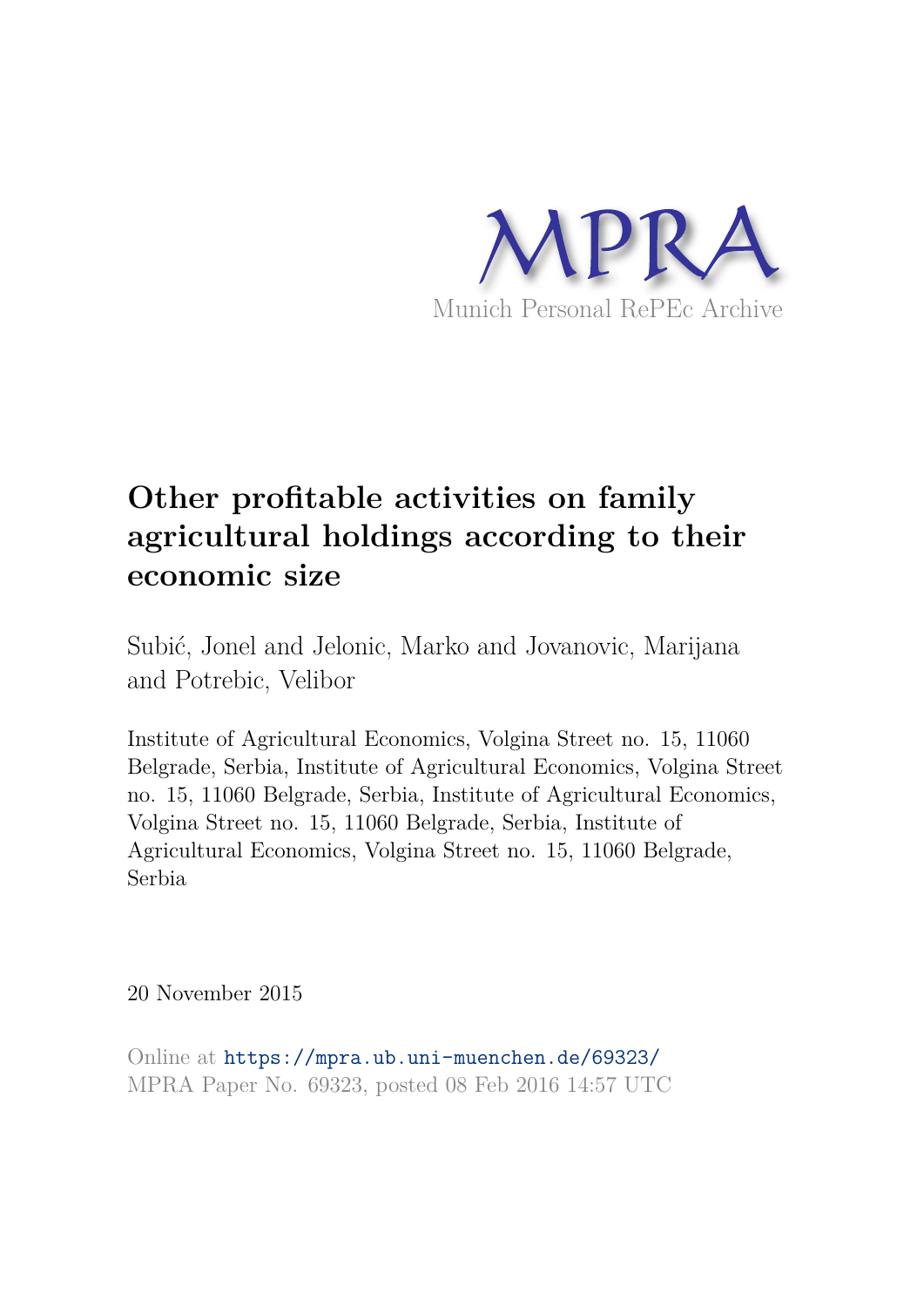# **OTHER PROFITABLE ACTIVITIES ON THE FAMILY AGRICULTURAL HOLDINGS ACCORDING TO THEIR ECONOMIC SIZE<sup>1</sup>**

# **JONEL SUBIĆ<sup>2</sup> , MARKO JELOČNIK<sup>3</sup> , MARIJANA JOVANOVIĆ<sup>4</sup> , VELIBOR POTREBIĆ<sup>5</sup>**

**Summary:** *In the paper will be emphasized the importance of the other profitable activities (OPA) on the family agricultural holdings, according to their economic size within the territory of Republic of Serbia, with special focus on the Vojvodina Region. Economic size of the agricultural holding is recognized by the value of its total standard output (SA). Other profitable activities related to the agricultural holdings include incomes from agricultural products sale, rural tourism, fishery, etc., whether they are performed on or outside the holding. Other profitable activities that are not related to agricultural holdings include activities that do not consume resources of the holding, but only the labor, as like in previous case they may be carried on, or outside the holding. According to gained results, average economic size of the holding in the Republic of Serbia is 5.939 EUR, while the realized economic value on the family agricultural holdings (FAH) is 4.990 EUR. Census of Agriculture in 2012 showed that the highest average economic size of the agricultural holdings has a Vojvodina Region (12.032 EUR), what is 3,5 times higher than the value achieved in other regions. From the total sum of 631.552 agricultural holdings in the Republic of Serbia (family agricultural holdings (FAH), as well as legal entities (LE) and entrepreneurs) only 78.301 holdings possess DPA that are in relation to the holding (where 21% of them are within the economic class in range of 4.000 - 7.000 EUR). At the level of the Vojvodina Region, in total there were registered 147.624 agricultural holdings (AH), where 8.405 of them have OPA in relation to the holding (13,6% are within the class of economic sizes 100.000 and more EUR).* 

**Keywords:** *other profitable activities, family agricultural holdings, Vojvodina Region, Republic of Serbia*.

#### **INTRODUCTION**

Other profitable activity (OPA) that are in line with agricultural holding, include incomes from the sold agricultural products (diary/meat/fruit/vegetable and other agricultural products); incomes from rural tourism; fishery; sale of timber, or processed timber; sale of national handicrafts products; etc. At the same time, these activities can be done on or outside the holding (*Subić & Markovic, 2014*).

Contribution of the other profitable activities on the agricultural holding is reflected trough the strengthening of its economic size. The economic size of the holding represents the average monetary value of gross agricultural production at the producer prices (expressed in EUR), in other words value of its standard output. Total standard output represents the sum of all individual standard outputs from all agricultural holdings (crops/multi-year plantations or livestock), which are produced on the holding, expressed in EUR (*Cvijanović et al., 2014.*). Obtained value includes sales of agricultural products, the use of the holding, own (natural) consumption on agricultural holding, where excludes out direct payments, taxes, cost of products realization and costs of agricultural products processing.

According to the economic size, all agricultural holdings in Serbia are grouped into 8 economic classes: from 0 to 1.999 EUR; from 2.000 to 3.999 EUR; from 4.000 to 7.999 EUR; from 8.000 to 14.999

 $\overline{\phantom{0}}$ 

<sup>&</sup>lt;sup>1</sup>Paper is part of project III 46006 - Sustainable agriculture and rural development in function of achieving strategic goals of Republic of Serbia within Danube region, funded by Ministry of Education, Science and Technical Development of Republic of Serbia, project period 2011-2015.

<sup>&</sup>lt;sup>2</sup>Prof. Jonel Subic, Ph.D., Senior Research Associate, Institute of Agricultural Economics, Volgina Street no. 15, 11060 Belgrade, Serbia, E-mail: jonel\_s@iep.bg.ac.rs

<sup>3</sup>Marko Jeločnik, M.A., Research Assistant, Institute of Agricultural Economics, Volgina Street no. 15, 11060 Belgrade, Serbia, E-mail: marko\_j@iep.bg.ac.rs

<sup>4</sup>Marijana Jovanovic, M.A., Research Assistant, Institute of Agricultural Economics, Volgina Street no. 15, 11060 Belgrade, Serbia, E-mail: marijana\_j@iep.bg.ac.rs

<sup>&</sup>lt;sup>5</sup>Velibor Potrebić, M.A., Research Assistant, Institute of Agricultural Economics, Volgina Street no. 15, 11060 Belgrade, Serbia, E-mail: velibor\_p@iep.bg.ac.rs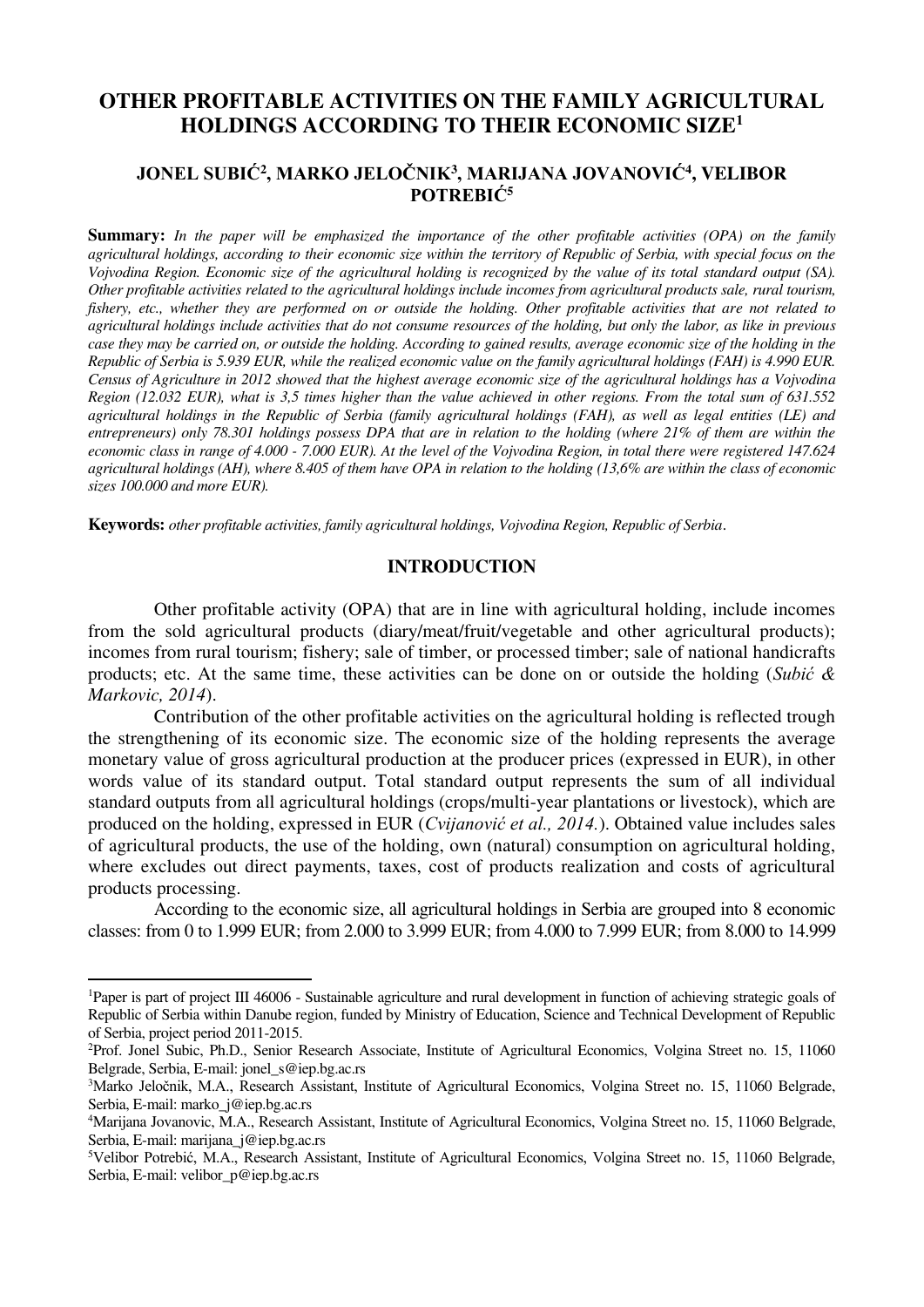EUR; from 15.000 to 24.999 EUR; from 25.000 to 49.999 EUR; from 50.000 to 99.999 EUR; from 100.000 EUR and higher.

The most of agricultural holdings in Serbia are in a class  $0 - 1.999$  EUR, more precise 288.559 holdings, or 45,7% of total number of holdings, while the smallest number of agricultural holdings is recorded within the class of economic size 100.000 EUR and more  $(0,3\%$  of the total number of holdings).

The average economic size (power) of agricultural holding in the Republic of Serbia is 5.939 EUR, while the economic size of the family agricultural holding is 4.990 EUR, or legal entities and entrepreneurs 204.755 EUR. The economic value of legal entities and entrepreneurs is 40 times higher than the value achieved on the family agricultural holdings (FAH), while the economic value of family agricultural holdings at the EU level is 4,5 times higher than the current values achieved in Serbia.

On the territory of Vojvodina Region was recorded the highest economic value of family agricultural holding, and amounts 12.032 EUR, what is two times more than the value recorded on the republic level, or three times more than the value recorded at FAH in the Šumadije Region, or 3,5 times more than values at the FAH in the South and East Serbia Region.

On the other hand, at the level of the Vojvodina Region, it was recorded a significantly lower number of FAH at which were gained the profit from the other profitable activities (OPA), than it is the case in Sumadija and West Serbia Region. The reason is recognized in high polarization of holdings in Vojvodina, whose production structure is based on the capital-intensive production lines (large surfaces under  $ALU^6$  and in possession of  $LG^7$  per employed person, large investments in inputs), what causes the lack of available labor that will be involved in OPA on the holding (*Bogdanov & Babovic, 2014*).

The reason for insisting on intensifying the additional activities on the territory of Vojvodina Region lies in its geographical position, as well as in strategic priorities of local governments, that can improve agricultural production, exchange the goods, to develop a mobility of the labor market, research conduction, and other opportunities, with the main goal to achieve agriculture sustainability (*IAE, 2013*).

Also, the basic characteristics of the holding owners with OPA connected to holding are reflecting in terms of age and sex structure. So, at the republic level, at the total number of households that have a OPA, 86,9% of holding owners are male; where the age structure is like: 4,6% are younger than 35 years; while 33,1% household owners are older than 65 years. On the territory of the Vojvodina Region, there is no significant change in the share of male holding owners (around 85,3%), while in the age structure there are small deviation: 9,9% of owners are younger than 35 years, and 17,3% of them are older than 65 years (*Bogdanov & Babovic, 2014*).

Within the Vojvodina Region the most usual are the holdings specialized in crop production, what is not the case in other Serbian regions, where dominate holdings with mixed plant and livestock production. By creating of opportunities for conduction of other agricultural activities on the holdings, it is possible to expect decrease of unemployment, engagement of labor within the different age groups (which lost their jobs in the process of privatization of companies, as well as during the changes within the structure of the public sector) and permanent fomentation of entrepreneurship in agribusiness in the rural areas (*Tomić et al., 2015*).

#### **MATERIAL AND METHODS**

 Analysis of the importance of other profitable activities (OPA) on the family agricultural holdings, according to their economic size, considers the use of available database of the Statistical Office of the Republic of Serbia (SORS), more precisely data published after the Census of Agriculture in 2012. Within the paper will be introduced the results of mentioned analysis realized for the territory of the Republic of

ı

<sup>&</sup>lt;sup>6</sup> ALU - Agricultural land in use

<sup>7</sup> LG - Local government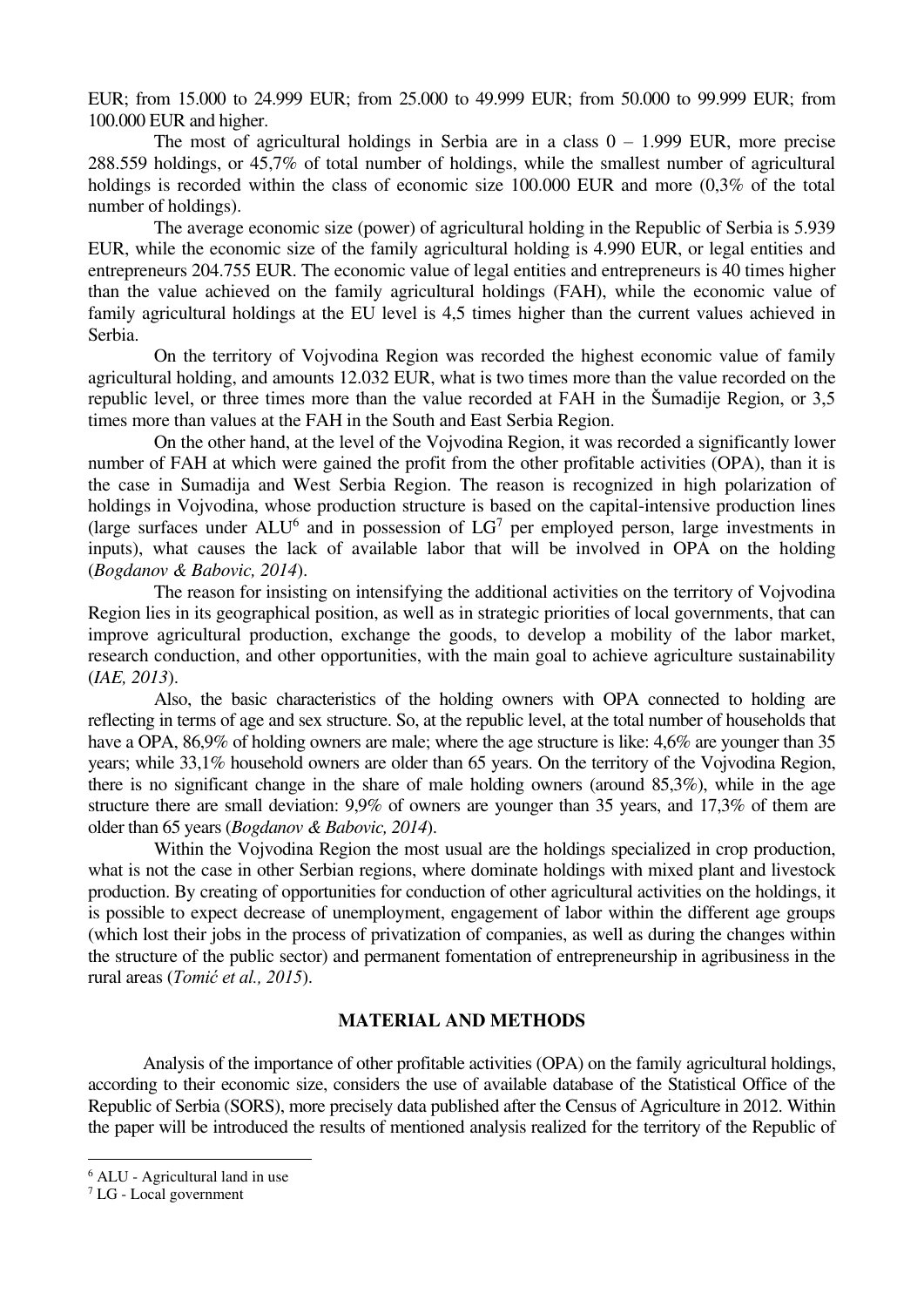Serbia, with special focus to the Vojvodina Region. Also, presentation of gained results implies a consultation with relevant domestic literature.

# **RESULTS AND DISCUSSIONS**

 In Serbia there are 631.552 agricultural holdings (AH) - family agricultural holdings (FAH), legal entities (LE) and entrepreneurs. Only at 78.301 holdings are recorded the existence of other profitable activities (OPA) that are related to the agricultural holding. Therefore, the share of AH with OPA in connection with holding in the total number of agricultural holdings is around 12.40%.

 In relation to the economic power of the holdings, the largest number of AH with OPA in connection with the holdings, belong to the class of holdings with economic size from 4.000 to 7.999 EUR (around 3,8%, or 23.820 households). About 3% of holdings are in the class of holdings' economic size from 2.000 to 3.999 EUR, while 2,7% of them belong to the class of economic size from 0 to 1,999 EUR. At the national level, the smallest number of holdings is in the class of economic size from 100.000 EUR and more (277 holdings, with the share of barely 0,04% in the total number of holdings, or with the share of 14,6% in the total number of holdings that belong to this class of economic size), (*Graph 1.*).

**Graph 1.** Share of AH with OPA connected to the holding in total number of AH in Republic of Serbia, production cycle 2011/2012.





 The share of holdings that have other profitable activities related to agricultural holding within the region of Vojvodina is somewhat lower in compare to the other regions in Serbia, what arises directly from the fact of high polarization and high percentage of agricultural land owned by the entrepreneurs.

 At the level of the Vojvodina Region, the structure of agricultural holdings with OPA connected with the holding has a following appearance (*Graph 2.*): the largest number of agricultural holdings with OPA in relation to agricultural holding is recorded within the class from 0 to 1.999 EUR (2.122 holdings, with the participation of 3,5% in mentioned class of holdings economic size), while the smallest number of them are in the class of the economic size from 100.000 EUR and more (204 holdings, with the share of 13,6% in mentioned class of economic size).

 Economic size classes, from 15.000 to 24.999 EUR and 25.000 to 49.999 EUR were recorded the same share of AH with OPA connected to the holding in the total number of AH on the territory of Vojvodina Region (both, around 10,8% within their classes). Slightly lower share was recorded in the class of economic size of holdings from 50.000 to 99.999 EUR (10,3%).Participation of the AH with OPA in relation with holding in the class from 8.000 to 14.999 EUR is 8,4%, while the classes of holding economic size from 2.000 to 3.999 EUR and from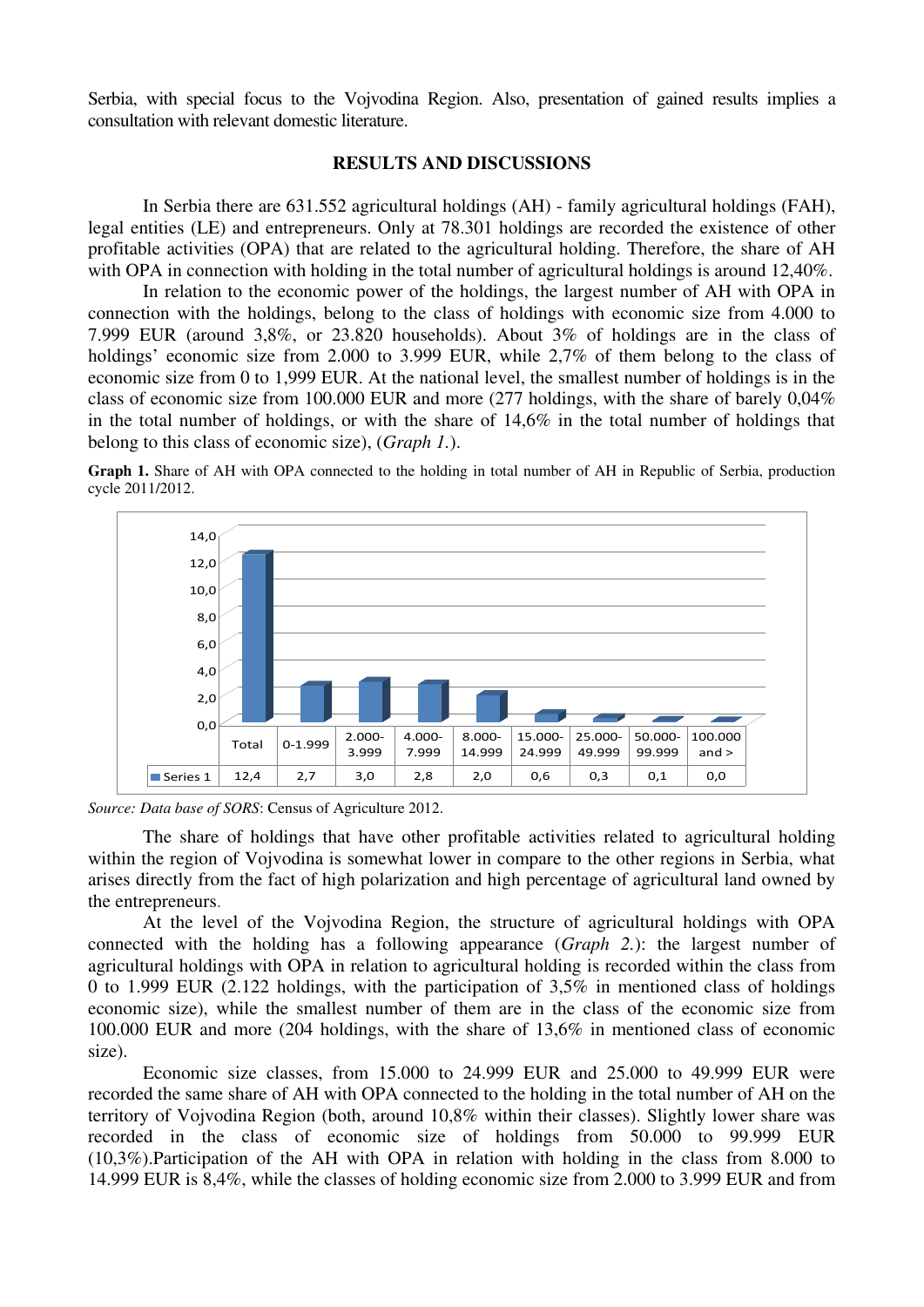4.000 to 7.999 EUR were recorded a share of 4,3% and 6,2% in the period (production cycle) 2011/2012.

**Graph 2.** Share of AH with OPA connected to the holding in total number of AH in Vojvodina Region, production cycle 2011/2012.



*Source: Data base of SORS*: Census of Agriculture 2012.

 Compared to other regions in the Republic of Serbia (Belgrade, Sumadija and West Serbia regions, or East and South Serbia regions), Vojvodina Region has the lowest share of AH with OPA relating to holding in the total number of AH (5,7% compared to the total number of AH on the national level), (*Table 1*.).

 In Table 1 will be also presented the structure of agricultural holdings by economic size classes for all Serbian regions, because in this way can be seen all potentials that Vojvodina Region has on its disposal in upcoming period.

 Belgrade Region has the highest number of holdings in economic size class from 4.000 to 7.999 EUR (736 agricultural holdings, or share of 12,8% withinthe structure of mentioned economic size of holdings). In the same class, region of Vojvodina has 1.466 agricultural holdings, or about 6,2%. The smallest number of agricultural holdings with OPA related to agricultural holding, at the level of Belgrade Region, is in the class from 100.000 EUR and more (23 farms, that have share of 35,4% in this class of economic size). Similar case was also recorded in the territory of the Vojvodina Region.

 Sumadija and West Serbia regions have the highest number of agricultural holdings with OPA connected to the holding in the class holdings' economic size from 4.000 to 7.999 EUR (or 14.360 holdings, with the participation of 27,1% in entire class of this economic size), as well as the smallest number of holdings within the class from 100.000 EUR and more (41 holdings, with the share of 17,2% in entire mentioned class).

 Region of South and East Serbia has the highest number of agricultural holdings with OPA in relation to the holding in class of holdings' economic size from 4.000 to 7.999 EUR (or 7.258 holdings, with the share of 23,4% in entire mentioned class), as well as the smallest number of holdings within the class from 100.000 EUR and more (9 holdings, with the share of 9,2% in this class of economic size).

 It is notable that the Vojvodina Region is at the end of list, if in focus is the dispersion of agricultural holdings with OPA related to the agricultural holding.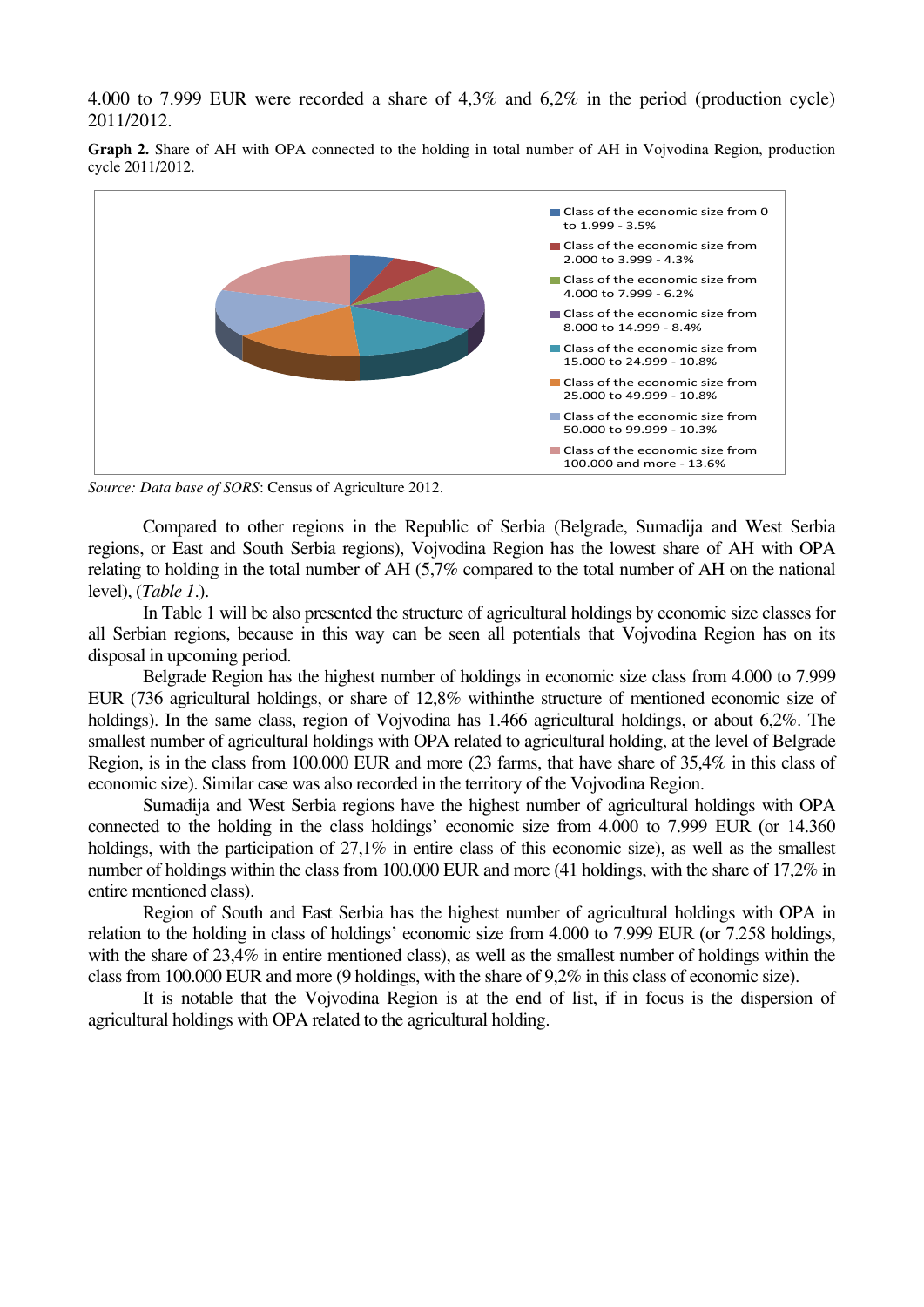Table1. Agricultural holdings according to the economic size class and other profitable activities connected to the holding, in Republic of Serbia, agricultural production cycle 2011/2012.

|                                                                               | <b>Total</b> | Classes of the economic size of holdings (in EUR) |                    |                 |                  |                   |                      |                   |                        |
|-------------------------------------------------------------------------------|--------------|---------------------------------------------------|--------------------|-----------------|------------------|-------------------|----------------------|-------------------|------------------------|
| <b>Description</b>                                                            |              | $0-1.999$                                         | $2.000 -$<br>3.999 | 4.000-<br>7.999 | 8.000-<br>14.999 | 15.000-<br>24.999 | $25.000 -$<br>49.999 | 50.000-<br>99.999 | 100.000<br>and<br>more |
| <b>Republic of Serbia</b>                                                     |              |                                                   |                    |                 |                  |                   |                      |                   |                        |
| AH - total                                                                    | 631.552      | 288.559                                           | 140.641            | 113.194         | 52.949           | 18.261            | 11.221               | 4.825             | 1.902                  |
| AH with OPA in line with holding                                              | 78.301       | 16.854                                            | 18.687             | 23.820          | 12.712           | 3.724             | 1.647                | 580               | 277                    |
| Share of AH with OPA in line with holding<br>in total number of AH by classes | 12,4%        | 5,8%                                              | 13,3%              | 21,0%           | 24.0%            | 20,4%             | 14,7%                | 12,0%             | 14,6%                  |
| <b>Belgrade Region</b>                                                        |              |                                                   |                    |                 |                  |                   |                      |                   |                        |
| AH - total                                                                    | 33.244       | 15.930                                            | 7.147              | 5.728           | 2.882            | 951               | 437                  | 104               | 65                     |
| AH with OPA in line with holding                                              | 3.903        | 673                                               | 440                | 736             | 639              | 260               | 108                  | 24                | 23                     |
| Share of AH with OPA in line with holding<br>in total number of AH by classes | 8,7%         | 4,2%                                              | 6,2%               | 12,8%           | 22,2%            | 27,3%             | 24,7%                | 23,1%             | 35,4%                  |
| Vojvodina Region                                                              |              |                                                   |                    |                 |                  |                   |                      |                   |                        |
| AH - total                                                                    | 147.624      | 59.941                                            | 26.907             | 23.487          | 15.717           | 8.645             | 7.479                | 3.947             | 1.501                  |
| AH with OPA in line with holding                                              | 8.405        | 2.122                                             | 1.152              | 1.466           | 1.313            | 937               | 806                  | 405               | 204                    |
| Share of AH with OPA in line with holding<br>in total number of AH by classes | 5,7%         | 3,5%                                              | 4,3%               | 6,2%            | 8,4%             | 10,8%             | 10,8%                | 10,3%             | 13,6%                  |
| Region of Šumadija and West Serbia                                            |              |                                                   |                    |                 |                  |                   |                      |                   |                        |
| AH - total                                                                    | 262.940      | 115.294                                           | 61.708             | 53.008          | 23.631           | 6.183             | 2.334                | 544               | 238                    |
| AH with OPA in line with holding                                              | 43.816       | 8.480                                             | 10.696             | 14.360          | 7.754            | 1.869             | 515                  | 101               | 41                     |
| Share of AH with OPA in line with holding<br>in total number of AH by classes | 16,7%        | 7,4%                                              | 17,3%              | 27,1%           | 32,8%            | 30,2%             | 22,1%                | 18,6%             | 17,2%                  |
| <b>Region of East and South Serbia</b>                                        |              |                                                   |                    |                 |                  |                   |                      |                   |                        |
| AH - total                                                                    | 187.744      | 97.394                                            | 44.879             | 30.971          | 10.719           | 2.482             | 971                  | 230               | 98                     |
| AH with OPA in line with holding                                              | 23.177       | 5.579                                             | 6.399              | 7.258           | 3.006            | 658               | 218                  | 50                | 9                      |
| Share of AH with OPA in line with holding<br>in total number of AH by classes | 12,3%        | 5,7%                                              | 14,3%              | 23,4%           | 28,0%            | 26,5%             | 22,5%                | 21,7%             | 9,2%                   |

*Source: Data base of SORS*: Census of Agriculture 2012.